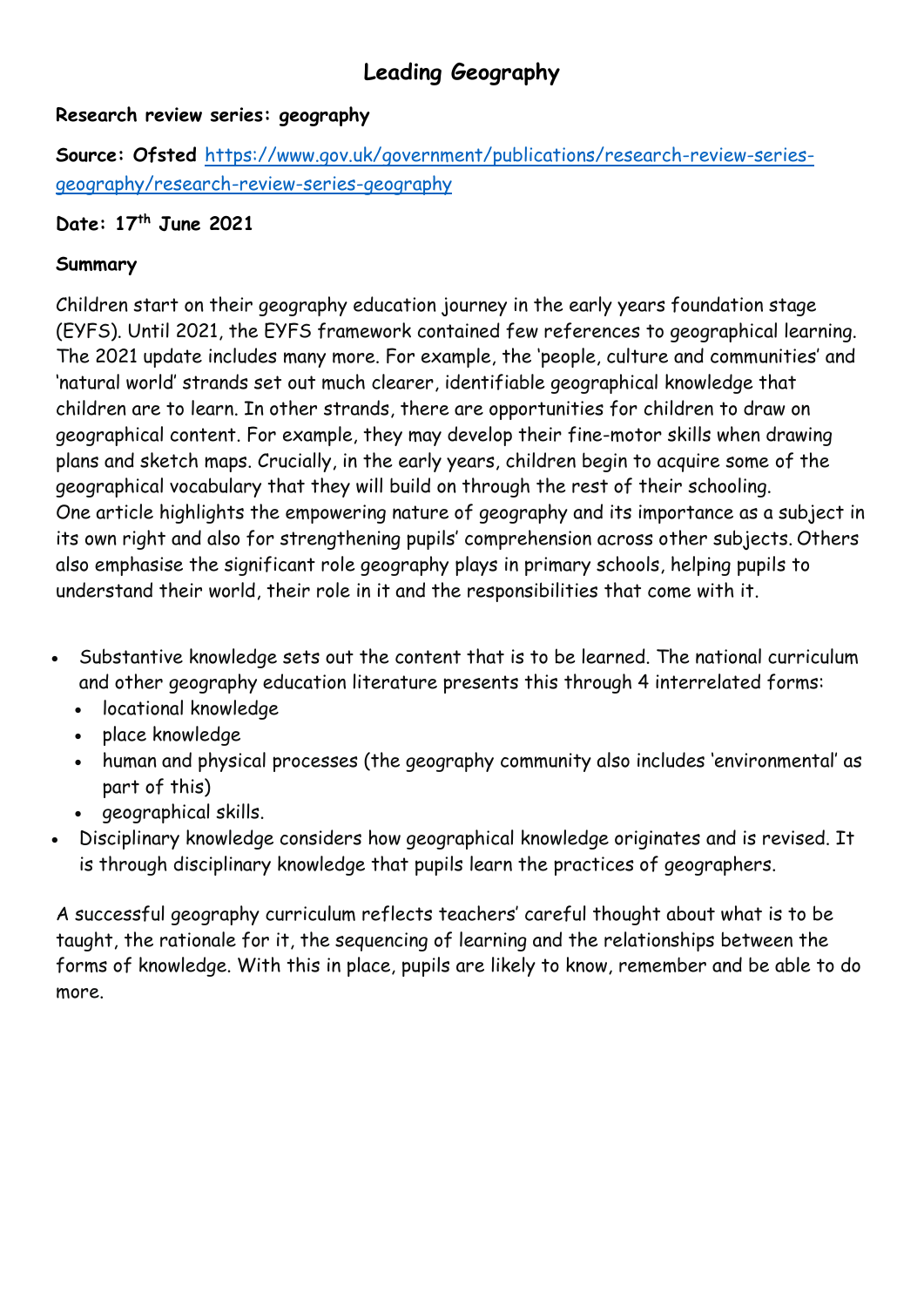

In geography, unlike some other subjects, there is not a commonly held view on what disciplinary knowledge is. Disciplinary knowledge can be viewed as the connection between the academic discipline and the school subject. Broadly, disciplinary knowledge introduces pupils 'to specialised forms of knowledge, modes of thought and experience, which are the symbolic products of past human endeavours to better know the world and the people within it'.

Research states that the 'task of academic geography is to inform, challenge and conceptually re-wire people's understanding of the world'. This gives some insight into the disciplinary knowledge of geography. Other research highlights the importance of initiating pupils into how geographers develop their own thinking. An example would be generalisation, which allows pupils to go beyond their everyday experiences and gain 'insights and understandings'. Consequently, the geography curriculum in schools should allow pupils to gain an understanding of the interconnectedness of the subject and give some insight into the ways of academic geographers.

Teachers need to consider how pupils gain an insight into the discipline when planning the curriculum.

One way of doing this is through the 'powerful knowledge' approach. This approach emphasises pupils' need to learn about disciplinary knowledge, in particular that knowledge is 'open to debate, challenge and discussion by subject experts'. Through building from pupils' personal and 'everyday' geographies in 'dialogue with the academic', there can be 'the possibility of the creation of new knowledge that can give learners a sense of social and environmental agency'.

Given the complexity of disciplinary knowledge in geography, research suggests that 'subject-specialist, qualified, professional teachers are key to the process'.

#### **Misconceptions**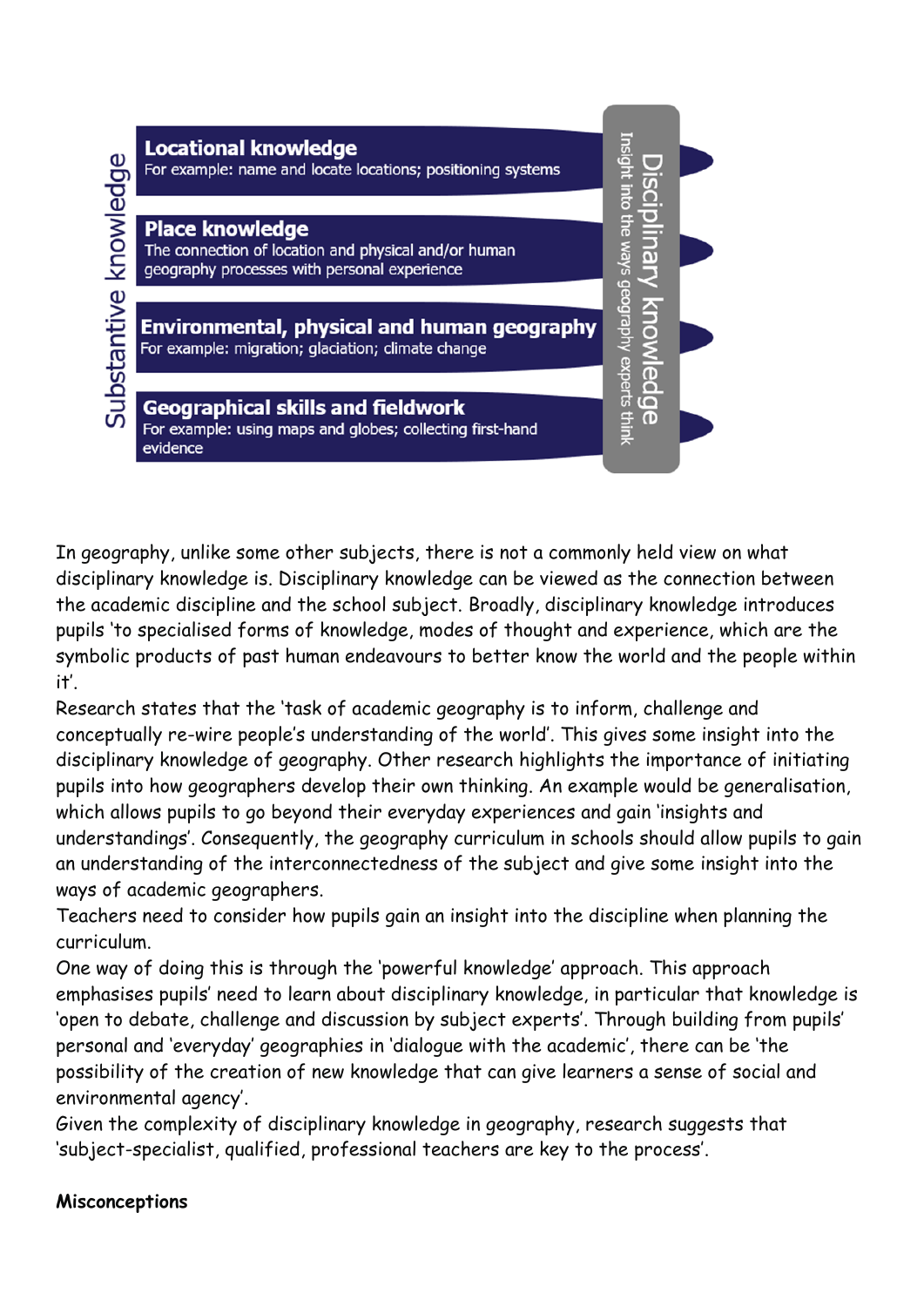The role of the teacher is to tackle these misconceptions so that pupils are able to properly understand the knowledge being studied. To do so, it is fundamental that teachers' knowledge is secure. Understanding pupils' misconceptions, however ill-conceived they may be, is useful in establishing how best to teach pupils to correct thinking.

## **Source:** Chartered College of Teaching

## **Date:** September 2018

## **Summary:**

- The fundamental role of geography is to help children to understand the world around them, environments, places near and far and geographical processes.
- Strong geographical enquiry develops proficiency in asking questions, collecting and analysing data and coming to conclusions.
- Geographical enquiry is creative and enables children to engage in constructive and imaginative ways to learn.
- Fieldwork develops knowledge and understanding of the environment, including their sense of responsibility and desire to care for and improve what is around them. At Askwith we believe that this will, therefore, provide them with the cultural capital to become global citizens.
- Geography provides children with the knowledge to tie together the past, the present and what may occur in the future.
- Geography has many opportunities for cross curricular links, including:
	- o Maths statistics and directions
	- o Science physical processes such as rock types and the water cycle
	- $\circ$  Computing interpreting and creating digital maps
	- o History political decisions in the past, such as why armies used terrain for attack and defence

**Source:** Geographical Association (Primary geography curriculum content)

**Date:** 2016

#### **Summary:**

- Geography learning enhances mental, social and emotional learning.
- Geography knowledge is dynamic because the world is continually changing, as is our understanding of the world.
- Children should be fully engaged in the active process of investigation. This enquiry should include open-ended activities in which children are independently discovering things for themselves.
- Geography synthesises different ideas and types of knowledge, which is why it is challenging and exciting.